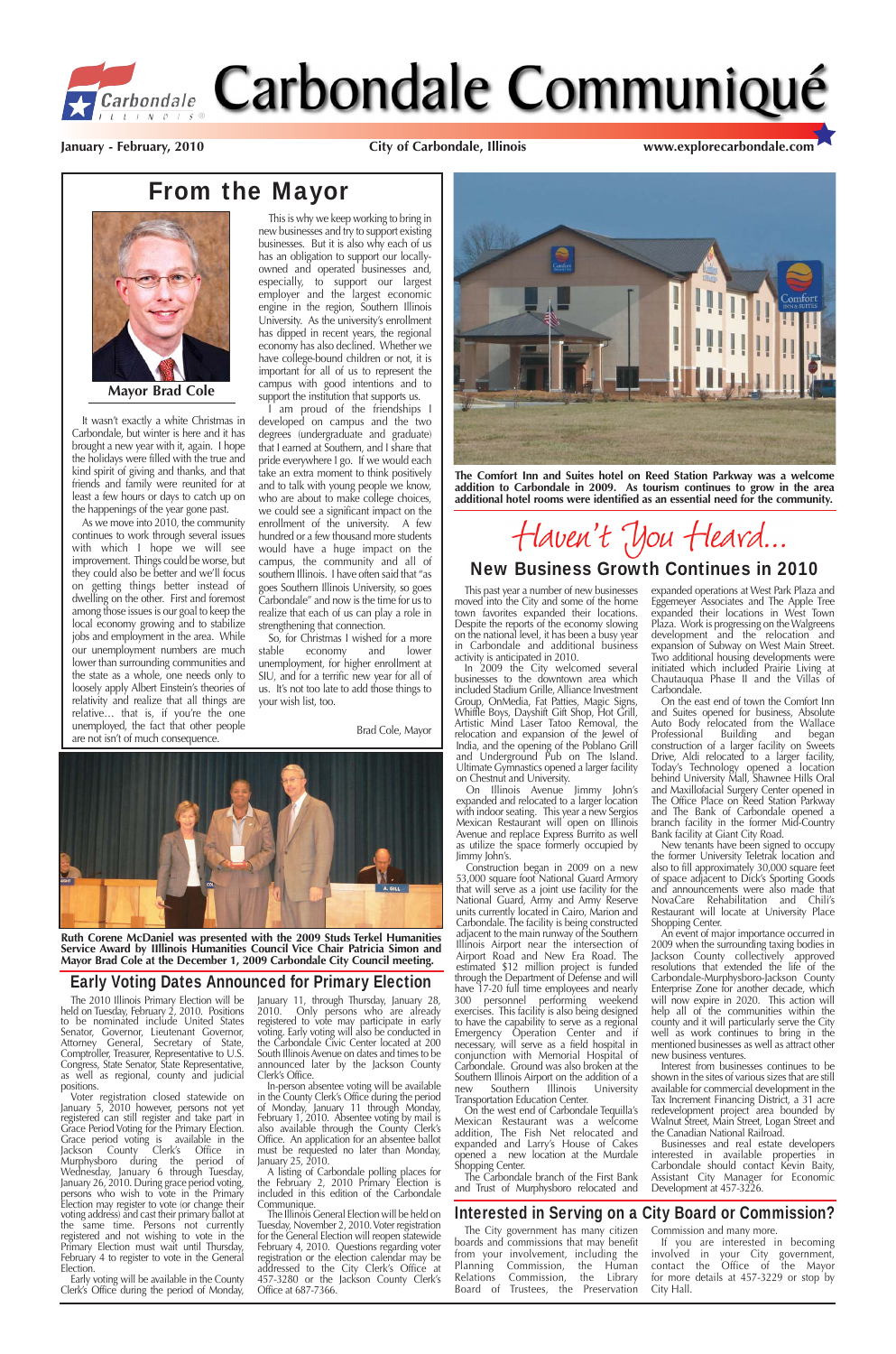#### **2** Carbondale Communiqué

#### Las nuevas empresas y la expansión de negocios aumentaron las opciones de restaurantes y servicios de la Ciudad en 2009

#### Monthly Outdoor Warning Siren Testing

Outdoor warning sirens are tested on the first Tuesday of each month at 10:00 a.m. During inclement weather, sirens will not be tested.

If a siren is sounded other than during a scheduled test, this alarm indicates an actual emergency.

Remember that a watch means that conditions are favorable for severe weather to develop and a warning means that severe weather is occurring and you should take shelter

#### Simply We Listen... Everything So we'll know what combination • 7500 Square Feet of resources will make your event a success • Complete audio

immediately. Durante este año que termina varias empresas nuevas se han mudado a la Ciudad y algunas de las empresas locales favoritas han expandido sus operaciones. A pesar de los informes de que la economía está empeorando a nivel nacional, este año ha sido un año activo en Carbondale y se anticipa aún más actividad empresarial adicional en los próximos meses.

> Este año la Ciudad dio la bienvenida a varios negocios en el centro, entre los que se incluyen Stadium Grille, Alliance Investment Group, Fat Patties, Magic Signs, Whiffle Boys, Dayshift Gift Shop, Hot Grill, Artistic Mind Laser Tatoo Removal, la mudanza y ampliación de Jewel of India, y la apertura de Poblano Grill y Underground Pub on The Island. Ultimate Gymnastics abrió un nuevo local en la cruce de las calles Chestnut y University. En la Avenida Illinois Jimmy John's va a expandir sus servicios y va a mudarse de su actual domicilio en 519 S. Illinois Avenue a un local más grande y con comedor, tres puertas más abajo. Un nuevo Sergio's Mexican Restaurant va a abrir sus puertas en la avenida Illinois, reemplazando a Express Burrito y utilizando además el espacio que Jimmy John's ocupaba anteriormente. En el verano de este año comenzó la construcción de unas instalaciones nuevas de 53.000 pies cuadrados para la National Guard Armory que servirán como sede adjunta para unidades de la Guardia Nacional, el Ejército y las Reservas del Ejército, actualmente localizadas en Cairo, Marion y Carbondale. El complejo se está construyendo adyacente a la pista principal del Aeropuerto Southern Illinois, cerca del cruce de las calles Airport Road y New Era Road. El proyecto presupuestado en \$12 millones está auspiciado por el Departamento de Defensa y ocupará entre 17 y 20 empleados de tiempo completo y aproximadamente un personal de 300 realizando ejercicios durante los fines de semana. También se está diseñando esta facilidad para que tenga la capacidad

The preservation and<br>abilization of residential stabilization of residential<br>neighborhoods, along neighborhoods, along with ensuring that the housing stock in the community is maintained in a safe, sound and sanitary condition is a priority of the City of Carbondale. The Mandatory Rental Housing Inspection Program has been effective in gradually improving the housing stock of the community, particularly in older neighborhoods where single family houses have been converted for multiple occupancy use.

> de servir como Centro Regional de Operaciones de Emergencia y, si fuese necesario, como hospital de campo en conjunto con el Memorial Hospital de Carbondale.

En el sector occidental de Carbondale, el Restaurante Mexicano Tequilla's fue una adición bienvenida; The Fish Net se mudó y amplió su local; Larry's House of Cakes abrió un nuevo local en el Centro Comercial Murdale. La sucursal de Carbondale del First Bank and Trust of Murphysboro se mudó y expandió sus operaciones en West Town Plaza; y Eggmeyer Associates y The Apple Tree también ampliaron sus locales en West Town Plaza. Se adelantan trabajos en la construcción de Walgreens y en la relocalización y ampliación de Subway en West Main Street. Se inició la construcción de dos urbanizaciones residenciales, que incluyen Prairie Living en Chautauqua Fase  $II \vee I$  las Villas de Carbondale. En el sector oriental de la ciudad, Comfort Inn and Suites inició operaciones; Absolute Auto Body se mudó de Wallace Professional Building a unas instalaciones más amplias en Sweets Drive; Aldi se mudó a un local más grande; Today's Technology abrió un local detrás de Univerisity Mall y Shawnee Hills Oral and Maxillofacial Center empezó a operar en The Office Place. Continúa demostrándose interés en los locales de variados tamaños que aún están disponibles para desarrollo comercial en el Distrito Financiero Tax Increment, un projecto con un área de 31 acres de re-desarrollo entre los límites de Walnut Street, Main Street, Logan Street y la carrillera de Canadian National Railroad. Las empresas y los urbanizadores que estén interesados en las propiedades disponibles en Carbondale deben contactar a Kevin Baity, Sub-administrador de Desarrollo Económico, al 457-3226.

- 
- Rooms for 2 to 600
- Modern catering kitchen
- Portable bars
- Upright Baldwin piano
- Portable and fixed **Stage**









618-457-3209 Ichamness@ci.carbondale.il.us

In the Map Your Neighborhood program, 10 to 20 neighbors gather to learn the nine steps to take immediately following a disaster, develop a neighborhood skills and equipment inventory, map

The meeting is open to all who call Carbondale home. For more information about the meeting,<br>contact Mary O'Hara by email at  $contact$  Mary  $O'Hara$  by maryohara@mchsi.com or call (618) 713-0820.

The Carbondale Human Relations Commission initiated Carbondale Conversations for Community Action, a Study Circles program, in 2003 and selected the topic of Building Strong Neighborhoods. Since then, the Housing and<br>Neighborhood Action Group has been Neighborhood Action Group has working towards that goal.<br>For more in

more information email studycircles@ci.carbondale.il.us or call 549-5302 ext. 386.

#### Rental Property Registration Fees Due January 31

Through the Mandatory Rental Housing Inspection Program, detailed inspections are conducted on the exterior and interior of rental properties. The scheduled inspections are initiated through the City's Building & Neighborhood Services Division.

Violations that are noted are required to be corrected before a certificate of occupancy can be issued.

In November, 2007 the City Council approved an annual registration of all rental units in<br>Carbondale. The revised The revised requirements on registration took effect on January 1, 2009. An annual fee of \$35.00 per residential rental dwelling unit is required to be paid at the time of registration by the property owner.

> The event drew a crowd of over 150 participants who were very much interested in learning more

Invoices have been mailed out to property owners and managers, with full payment due by January 31, 2010. For further information about the Mandatory Rental Housing Inspection Program, contact the Building and Neighborhood Services Division at 457-3237



**The City of Carbondale Police Department Citizens Policy Academy Graduation was held on December 15, 2009. Pictured are the Class of 2009 graduates and officials and staff that participated in the ceremony. Pictured in the front row are Chief O'Guinn, City Manager Allen Gill, Wilma Reese, Albert Teran, Bryan Brown, Deana Zink, Officer Mathis and SIUC Director of Public Safety Todd Sigler. Pictured with Mayor Brad Cole in the top row are Michelle Brewer, Danny Martin, Julye Martin and Barbara Williamson.**

#### Sixth Annual Neighborhood Alliance Meeting January 16, 2010

Carbondale residents are invited to attend the sixth annual Neighborhood Alliance Meeting which will be held on Saturday morning, January 16, 2010 at the Newman Center located at 715 South Washington Street in Carbondale. Doors open at 9:30 a.m. for registration and refreshments. The meeting begins at  $10:00$  a.m. and ends at noon. Soup and chili will be served following the meeting.

The Neighborhood Alliance Meetings are sponsored by the Housing and Neighborhood Action Group of Carbondale Conversations for Community Action. The group's current project is the Map Your Neighborhood program. This program is being used around the country and the group has introduced the program to Southern Illinois.

At the Neighborhood Alliance Meeting, organizers will describe how they are mapping their neighborhoods and offer advice to new people interested in doing the same on their block. The Map Your Neighborhood program builds and strengthens disaster readiness among neighbors.

the neighborhood and identify areas of concern and verify which neighbors need extra help in a disaster.

At this meeting attendees will also obtain information on preparing for winter storms, discuss ways to improve food bank resources in the Carbondale area, receive an update on the City's Comprehensive Plan and ways that citizens can become involved in the process and also be provided with an overview of the City's new computerized programs for mapping crime, code enforcement and rental inspections.

#### Historic Preservation Award Nominations Due March 5, 2010

The Preservation Commission is now accepting nominations for the 2010 Historic Preservation Awards Program. Any property located within Carbondale's city limits is eligible for a Historic Preservation Award. Carbondale residents are invited to submit nominations for any property that they feel is deserving of an award. Property owners are encouraged to nominate their own property. Properties can be nominated in one of four categories:

• **Preservation:** Buildings that have been kept in their original architectural style and are being used for their original purpose.

• **Restoration:** Properties that have been restored to their original style or appearance.

• **Sympathetic Addition:** Construction of an addition to an existing structure that is consistent

with the original architectural style of the structure. • **Compatible New Construction:** Any new structure that is consistent with the original architectural style of the neighborhood or that utilizes historic building materials and techniques.

Nominations are due no later than March 5, 2010. The award winners will be recognized at a City Council meeting in May, in association with National Preservation Month. Nomination forms can be picked up in the Planning Services Division at City Hall or can be found on the City Web site www.explorecarbondale.com.

For additional information on the Historic Preservation Awards, or any other activities of the City of Carbondale Preservation Commission contact the Planning Services Division at 457-3248.

#### City Co-Sponsored Workshop on Construction Apprenticeship

The City of Carbondale joined with SIUC Construction Management Services, the NAACP, the Illinois Department of Transportation, E. T. Simonds, Attucks Community Services and several trade union representatives to provide an Educational Workshop on Construction Apprenticeship Programs this fall at the Eurma C. Hayes Center. One of the goals of the workshop was to attract more minorities and females to these types of opportunities and educate them on how to qualify for the various apprenticeship programs.

about the construction field and apprenticeship opportunities. The event brought encouragement to those that attended and several have asked for more events to be made available to local residents. For many of them it could be a first step toward an apprenticeship that could lead them to a job in the trades.

Plans are in the works for the City and its partners to sponsor a workshop in the coming months for minority and female owned businesses in an effort to increase their levels of participation in economic development projects in the area.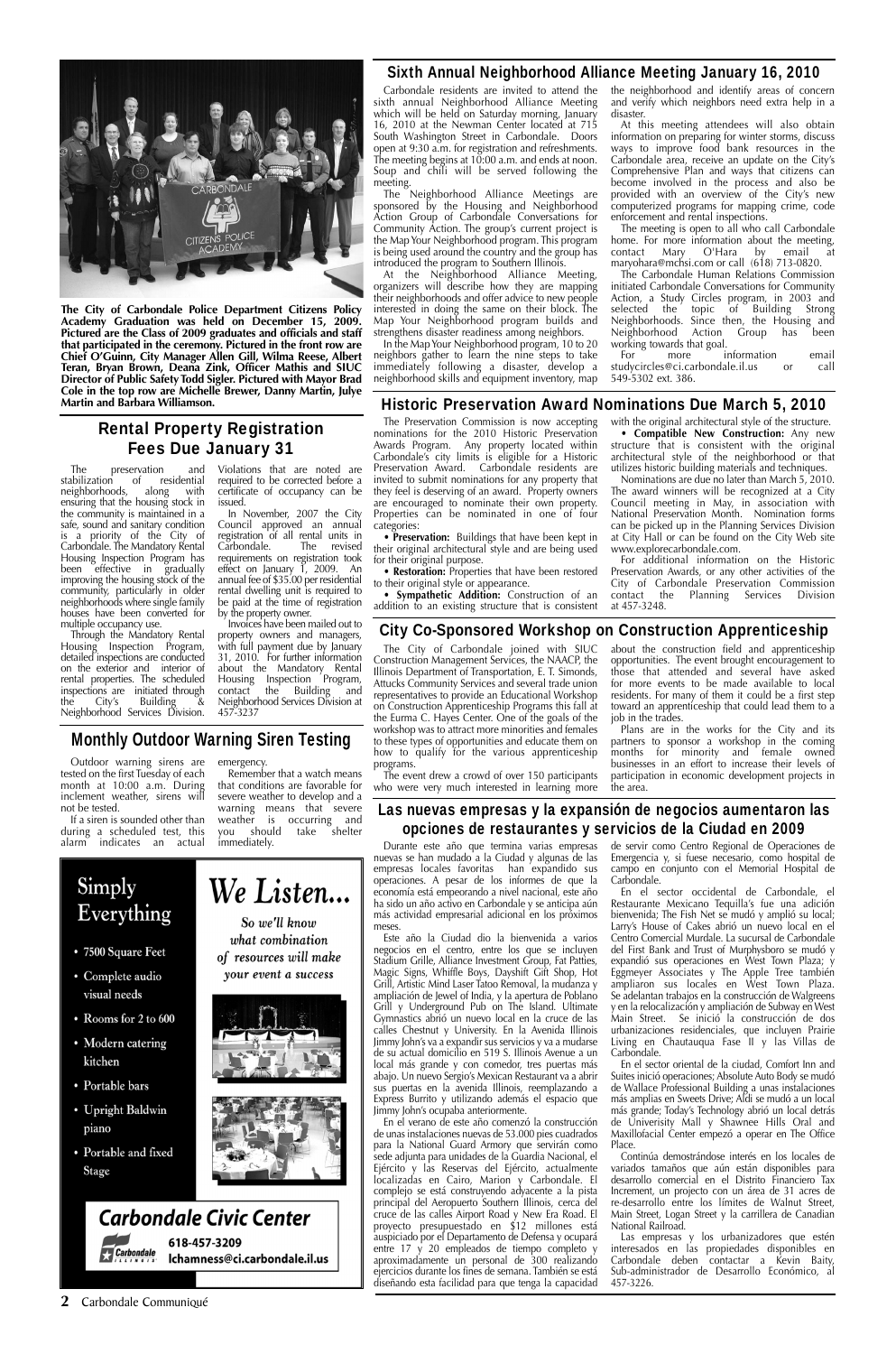Carbondale Communiqué **3**

#### Carbondale Police Officer Exam March 8, 2010

The Board of Fire and Police Commissioners will conduct a written examination for the position of

Illinois Avenue, Carbondale.<br>All candidates will take the Physical Fitness<br>Assessment which will begin at 2:00 p.m. on March 8th. To be eligible to take the exam, applicants must be citizens of the United States, possess a valid drivers license, have no felony or certain misdemeanor convictions, and be at least 20 years

of age. Applicants must possess 60 semester hours in education from an accredited college or university, except that applicants who have graduated from a law enforcement training academy accredited or approved by the Illinois Law Enforcement Training and Standards Board and who have experience as a regular, full-time police officer (at least 37+ hours per week) may substitute such experience and training for the required education in accordance

The public is invited to attend the Southern Illinois Celebration of the Life and Legacy of Dr. Martin Luther King, Jr. which will be held at the Civic Center on Sunday, January 17, 2010, at 4:00 p.m. The event is held annually and co-sponsored by communities of faith in Carbondale and Murphysboro.

> with the Governing Rules of the Board of Fire and Police Commissioners.<br>An optional Candidate Tutorial Session will be held on Monday, March  $1$ , at 6:30 p.m. in the Carbondale Civic Center. A practice test will be administered which will be scored on-site. Each candidate attending the tutorial session will be given a study guide to take home. The study guide includes additional practice test items. Applications and pre-employment agreements must be on file in the City Clerk's Office by 5:00 p.m. on Friday, February 19, 2010. Applications are available at the City Clerk's Office, 200 S. Illinois Avenue, by calling 618-457-3281, by emailing jgarrett@ci.carbondale.il.us or by printing the application, pre-employment agreement and information from the City Web site www.explorecarbondale.com. The City of Carbondale encourages minority and female applicants. The City of Carbondale is an Equal Opportunity Employer.

Haven't You Heard...

#### Southern Illinois Celebration of the Life and Legacy of Dr. Martin Luther King Jr. January 17, 2010

The program will include music by the Community Choir, the Dedicated Men of Bethel, and an interpretive dance group from the Baber Chapel AME church in Carrier Mills. There will also be a special multi-media presentation created by Iesha Mona Wilson.

> City staff will evaluate information provided by the applicants to see if they meet basic program eligibility criteria. The eligible applicants will be required to attend a Homebuyer Counseling Workshop before putting a bid in on a home.

Murphysboro Mayor Ron Williams and Councilwoman Corene McDaniel will present the Spirit of Martin Luther King, Jr. Community Service Award. This award recognizes an individual or group that exhibits the character and legacy of Dr. Martin Luther King, Jr. Nominations were accepted from the community until December 31, 2009.

Previous honorees include WDBX radio host Pepper Holder, the late U.S. Senator Paul Simon, SIUC Associate Chancellor Dr. Seymour Bryson and long-time citizen activist Lillian Adams, community volunteers and educators Marjorie Parker, Mary O'Hara and Donna Haynes.

Recipients of the awards are identified as having enacted or modeled a spirit of community service in the manner of Dr. King. For instance, he or she might have demonstrated a commitment to nonviolence and leadership in areas such as intervention for justice, equality and peace, conflict resolution, social change, improved race relations, improved conditions for workers or individuals in the face of inequity, or other efforts undertaken in the spirit of Dr. King.

For more information about the award and the event contact Rev. Bill Sasso at 618-529-2439 or email www.bsasso@juno.com.

#### Applications Being Accepted for Homebuyer Program Grants

The City of Carbondale has been notified that Homebuyer Program grants will be available from the Illinois Housing Development Authority in 2010. Qualified participants can receive up to \$40,000 in Homebuyer Program funds to assist lower income persons with the purchase and rehabilitation of a home located within the Carbondale corporate city limits.

Comprehensive Plan were included in the City's FY<br>2009 budget. With the assistance of the With the assistance of the selected consultant firm, it was anticipated that the Comprehensive Plan would take twelve 12-18 months to complete.

The Homebuyer Program provides up to \$10,000 for down payment and closing cost assistance with the remaining funds for rehabilitation of the property in order to bring the dwelling in compliance with the City's housing codes. Based on the amount of assistance, the prorated loan will be forgiven in five years if the total amount of assistance is less than \$15,000 or ten years if the total amount of assistance is more than \$15,000. Home owners must live in the house as their primary residence for the duration the loan. The home purchaser must provide at least \$1,000 towards the down payment and qualify for and obtain financing from a participating lender for the mortgage on their home.

There is still time to provide your input in this project. For more information about the Comprehensive Plan project contact the City of Carbondale Planning Services Division at 457-3275.

Applicant's household income must be less than or equal to 80% of the area median income. Income limits are set annually by the U.S. Department of Housing and Urban Development and are based on the number of persons in the household.

Currently the income limits are: 1 person- \$30,400, 2 people-\$34,750, 3 people-\$39,100, 4 people- \$43,450, 5 people-\$46,950, 6 people-\$50,400, 7 people-\$53,900, and 8 people-\$57,350. Applicants must also not presently own a home.

City Staff will be scheduling a Homebuyer Counseling Workshop at a later date for eligible applicants.

If you are interested in further program information, please contact Khristina Vaughn, City of Carbondale<br>Housing Programs Administrator, at 549-5302 Administrator, at 549-5302 x 346.

#### **Precinct Polling Place** 1 Carbondale Community High School, 1301 E. Walnut Street 2 Carbondale Middle School, 1150 E. Grand Avenue 3 Housing Authority High Rise, 300 S. Marion Street 4 Housing Authority Community Center, 207 N. Marion Street 5 Eurma C. Hayes Center, 441 E. Willow Street 6 Senior Adult Services, 409 N. Springer Street

Carbondale Police Officer at 8:00 a.m. on Monda March 8, 2010, in the Civic Center, 200 South<br>Illinois Avenue, Carbondale.

| 8       | Church of Christ, 1805 W. Sycamore Street               |
|---------|---------------------------------------------------------|
| 9       | Carbondale Civic Center, 200 S. Illinois Avenue         |
| 11      | Carbondale Towers, 810 W. Mill Street                   |
| 12      | University Baptist Church, 700 South Oakland            |
| 13 & 14 | Epiphany Lutheran Church, 1501 Chautauqua Road          |
| 15 & 16 | Grace United Methodist Church, 220 N. Tower Road        |
| 17      | Dunn-Richmond Economic Development Center,              |
|         | 150 E. Pleasant Hill Road                               |
| 18      | Carbondale Community High School,                       |
|         | 1301 East Walnut Street                                 |
| 19      | Lakeland Baptist Church, 719 S. Giant City Road         |
| 20      | Lakeland Baptist Church, 719 S. Giant City Road         |
| 21      | University Hall, 1101 S. Wall Street                    |
| 22 & 23 | Grinnell Hall, SIU Campus                               |
| 24      | Evergreen Terrace, Activity Room, 150 Evergreen Terrace |
| 25      | Lentz Hall, Thompson Point, SIU Campus                  |
| 26      | Carbondale Civic Center, 200 S. Illinois Avenue         |
| 27      | Southern Illinois Airport, 665 N. Airport Road          |
| 28      | Housing Authority High Rise, 1425 Old West Main Street  |
| 29      | Carbondale Middle School, 1150 E. Grand Avenue          |

#### Carbondale Polling Places February 2, 2010 Primary Election

#### City's New Comprehensive Plan Nearing Completion

Work is near completion on drafting a new Comprehensive Plan that will serve as a policy document and official plan guiding growth and development of the community and its future growth area during the next decade.

The current Comprehensive Plan was adopted by City Council in 1997 and since that time there have been a number of new developments and changes to the physical surroundings and economic climate that the new plan will take into consideration.

The Comprehensive Plan identifies the forces that have and will influence the City's land use pattern, social structure and economy and sets forth a planned response to the changes that they will likely bring. This plan will build on the relevant policies of the previous plans, by focusing on the current strengths of the community and recognizing future trends. Because of its nature, taking into account all facets of the community, it is rightly described as a comprehensive plan. It will be in place in Carbondale for much of the next decade, and used as a template to guide community decision -making at many levels.

Funding to engage the services of a professional consultant firm to assist City staff in preparing the

A community symposium was held on March 26, 2009 in which over 175 people attended to provide input on important issues facing the community. Input provided at the symposium along with community discussions is helping guide the overall plan.

The symposium was followed up with stakeholder interviews with various segments of the community. Draft chapters of the Comprehensive Plan that have been completed to date are posted on the City's Web site www.explorecarbondale.com for the public to review and provide comment on. It is anticipated that the plan document will be in final form and presented for formal adoption by the City Council during the first quarter of this year.

#### Police Providing New Interactive Communication Tool for Citizens

The City of Carbondale Police Department is pleased to provide citizens a new, interactive tool to help them become more informed about crime in their neighborhoods and to help fight crime in their community. Citizens can now visit the Carbondale Police Department Web site and view the newly installed and fully interactive Crime<br>Mapping program called program CrimeReports.

Working with nearly 700 law enforcement agencies across North America, CrimeReports is the largest and most accurate online resource for up-to-date crime and sex offender information. The CrimeReports network offers affordable, easy-to-use software tools for law enforcement agencies to understand crime trends and share up-to-date neighborhood crime data with the public. Community members can access the integrated crime map and receive email crime alerts for free, empowering them to make informed decisions to help improve the safety and quality of life in their neighborhood and community.

Crime mapping allows citizens to learn more about the location and type of crime in their neighborhood and community and includes information and photographs of registered sex offenders, as well as informative articles on crime prevention and internet safety. Citizens are also able to access free, customizable<br>crime alerts which will which automatically provide them with electronic mail notifications when a crime occurs in their neighborhood. Proactive police activity, including vehicle stops, foot patrols and extra patrol requests are also included. Crime mapping data is updated on a daily basis.

Mayor Brad Cole stated, "In an effort to release more information and provide more data to the public about crime and criminal activity, we continue to lead by offering more to our residents than any other community in Southern Illinois. We have instituted an e-mail news release system that allows us to share information with anyone who is interested. Citizens are able to selectively search the program, which uses google maps to securely probe the Police Department's database, and plot crime reports by date, time, location and event type. This is just one more way that Carbondale residents can gather information about the community."

Chief Jody O'Guinn added, "The information age continues to provide us with technological advancements that assist us in the collaborative effort between the Police Department and the citizens of Carbondale to fight crime within our City. It is my hope that CrimeReports will provide citizens with an additional, accurate, and timely means to increase their awareness of the crime issues faced by our community and, in some instances, even dispel some of the misinformation that tends to cause anxiety. Additionally, it allows for a greater level of departmental transparency that will undoubtedly increase our accountability to the public, allowing them to see firsthand, our proactive response to criminal activity. The more informed residents are about crime, the more they can help keep themselves and other members of our community safe."

To access CrimeReports simply visit the Police Department's Web site, www.carbondalepolice.com, and select "Crime Mapping" located on the left side of the screen. Citizens can search for incidents based on crime types or by the dates which they are reported.

#### Working Street Lights Keep Citizens Safe

If you notice a street light out or malfunctioning on your street or down the block, in town while you are walking, jogging, bicycling to class, or while driving, dining or shopping during the evening hours, don't keep us in the dark.

Contact the City of Carbondale Citizens<br>Assistance line at 457-3226 or email  $\frac{1}{2}$  at 457-3226 or

jporter@ci.carbondale.il.us to report the location. We rely on you letting us know when you are in the dark. The earlier you call us, the earlier we can get the lights back on.

 $22 &$ 

Help us keep your neighborhood and the City well illuminated. Working street lights keep citizens safe.

Keep Informed of City News and Events Visit the City of Carbondale Web site www.explorecarbondale.com